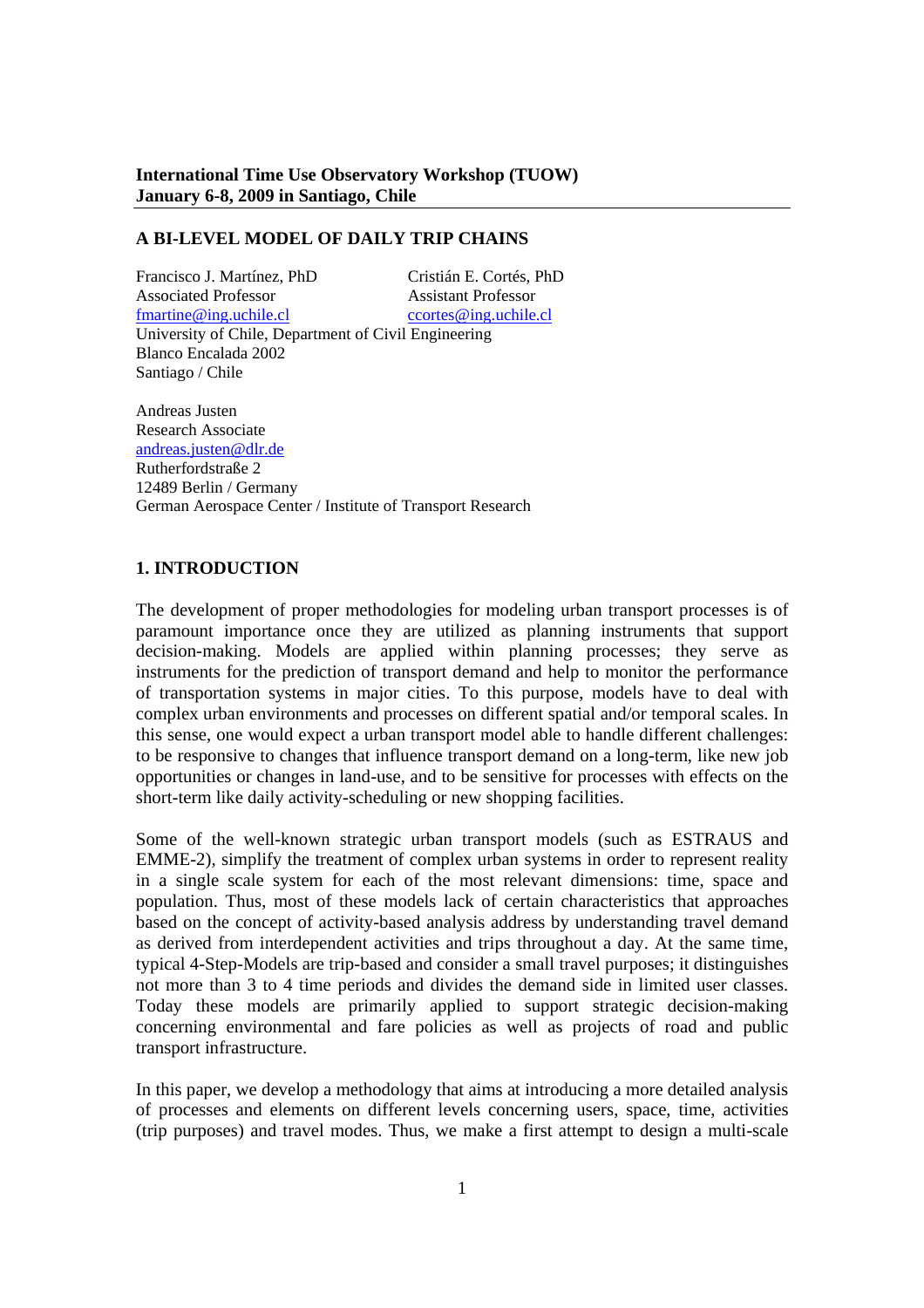model of the urban system, concentrating our research on a bi-level model, with micro and macro scales, formulated to describe the activities and trips performed in a single day by a heterogeneous population.

In formulating the model, we apply classical concepts drawn from the literature of dynamic systems, such as hierarchal and memory based processes, originally observed in ecological systems but subsequently extended to economic and social systems (see Gunderson and Holling, 2002). Although the approach closely follows ideas of systems simulation, we somehow depart from these methods when, following micro economic principles, we introduce equilibrium concepts that impose resources constraints in the consumers' behavior.

The model is applied to the case of Santiago City combining the existing macro scale models of land use and transport (MUSSA and ESTRAUS) with detail information of consumers' choices obtained from Santiago's Travel and Household Survey (EOD).

# **2. THE URBAN DYNAMIC SYSTEM**

In this section we discuss some basic concepts of dynamic systems and how they are applied to the urban context.

# **The hierarchical search**

One basic issue of the methodology is that, choice processes for activities and later on for related destinations and travel modes are modeled as they were made hierarchically. This means for example that an activity-plan (refers to a given number and order of activities, as defined in detail in the next section) is assigned to an individual whereas the activities of a plan are differentiated by those of primary and secondary importance.

The search process for an optimal activity plan, considering a specific optimal path, is extremely complex for human beings due to the huge amount of options and the information needed to analyze them. Such complexity means also high requirements for advanced computers. Additionally, the effects of constraints on resources and details of specific processes can only be properly described at the adequate scale.

In order to introduce a rational strategy to reduce complexity, the information can be organized into a hierarchical structure of space and time; this structure is common to several complex systems both in nature and in social organizations. Regarding spatial hierarchy the individual's decisions are first made on the upper – the macro level – and then further disaggregated to a micro level. The macro level is spatially characterized by the cities, comprising around 1,000 Traffic Analysis Zones (TAZ) in big cities such as Santiago. The micro level by their further distribution could comprise approximately 50,000 city blocks.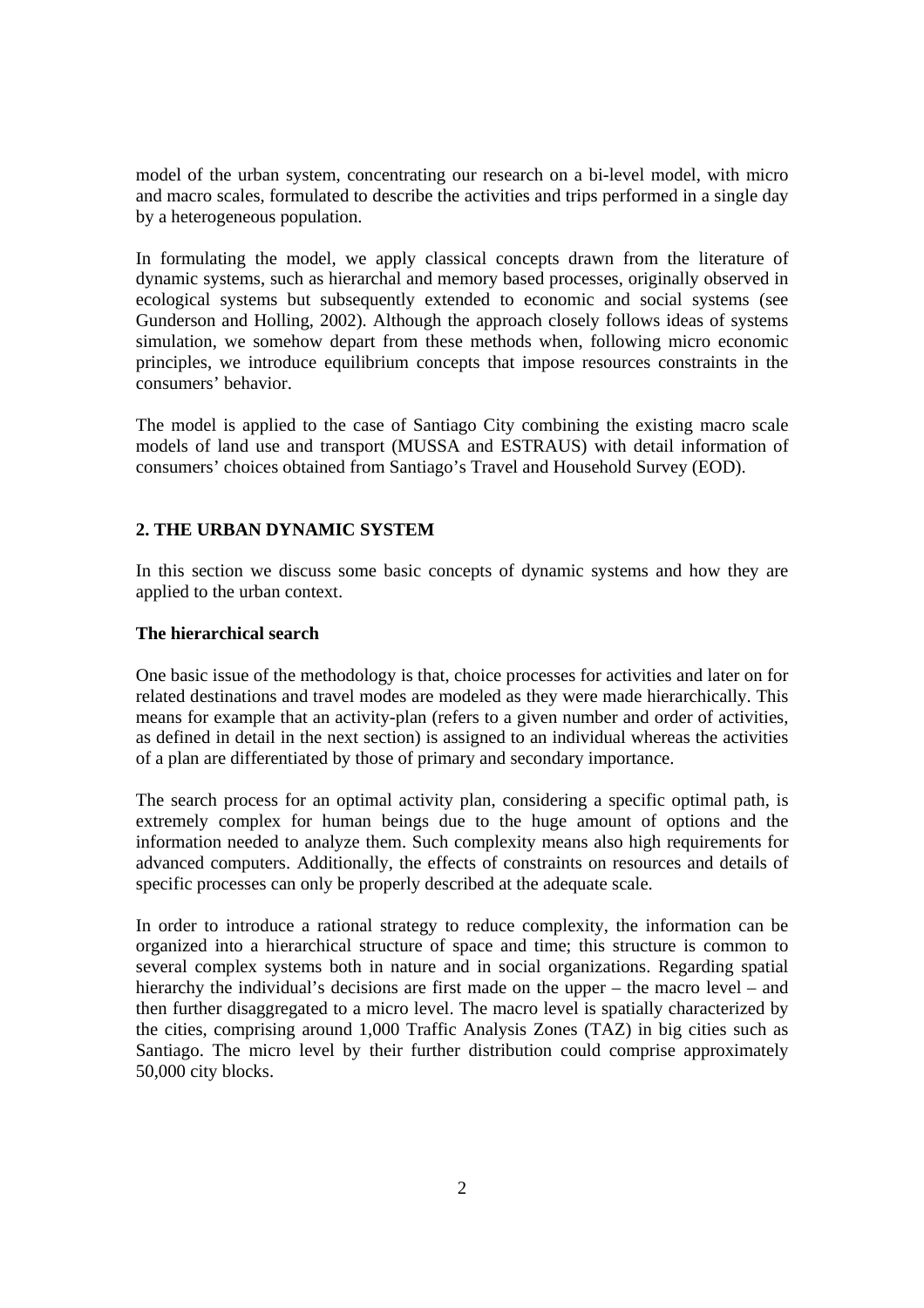This structure is also adequate to model the dynamics of the subsystems, which are different at each level: at a micro level the speed of change of variables is higher (small time windows) than those at a macro scale, while changes at the macro scale have dominant impacts on the micro scale. For example, a secondary activity, such as daily shopping, takes place in a time window of the order of one hour and choices of their location usually occur in the vicinity of another primary activity; conversely, work is a primary activity consuming a large part of the time budget and changes in jobs locations usually happen in a time window of years in the context of the whole city.

The decision for destinations and modes of each activity is made simultaneously in reference to the transport system supply quality (times, costs). It goes along with an adjustment process to adjust modeled expected time expenditure to observed time-use of travelers to make sure that the complete activity-trajectory (refers to an activity-plan complemented by destinations and modes) is practicable. Second, this methodology is based on the definition of probabilities about the realization of specific activitytrajectories. This is based on the computation of conditional probabilities calculated directly from matrices containing trip distributions available at the TAZ-level of the city. The third methodological aspect addresses the transition processes of mode and destination choices between the macro- and micro level.

Thus, we develop a bi-level model with two levels in the spatial scale: macro (zones) and micro (blocks), with the city being the third and highest level.<sup>1</sup> For each scale we define a corresponding category for population, time windows, activities and land use. To decide appropriate spatial scales for each choice process we consider the following rules:

- *1. Every process/constraint that exceeds the dimensions of the micro scale has to take place at the macro level. Conversely, every process/constraint that is fully embedded in a micro scale has to be described at micro scale.*
- *2. The dynamic of a micro scale system is constrained by the slow moving variables at the macro level. Conversely, micro level fast moving variables influence macro variables.*
- *3. The scale of each process/choice is directly associated with the amount of resources required.*

These rules have the following practical implications in building hierarchies:

- The amount of information required to make informed choices at each level is bounded by the human effort, so the computer power required may be considered a constant in defining an appropriate hierarchical structure.
- The micro level processes are faster than macro levels, respectively their variables and choices adjust quicker to equilibrium. Thus equilibrium iterations at the macro level are less frequent than at a micro level.
- Macro level processes consume a larger amount of scarce resources than micro level ones.

 $\overline{a}$ 

 $<sup>1</sup>$  We use capital indices for variables at macro level and lower case indices for variables at micro level.</sup>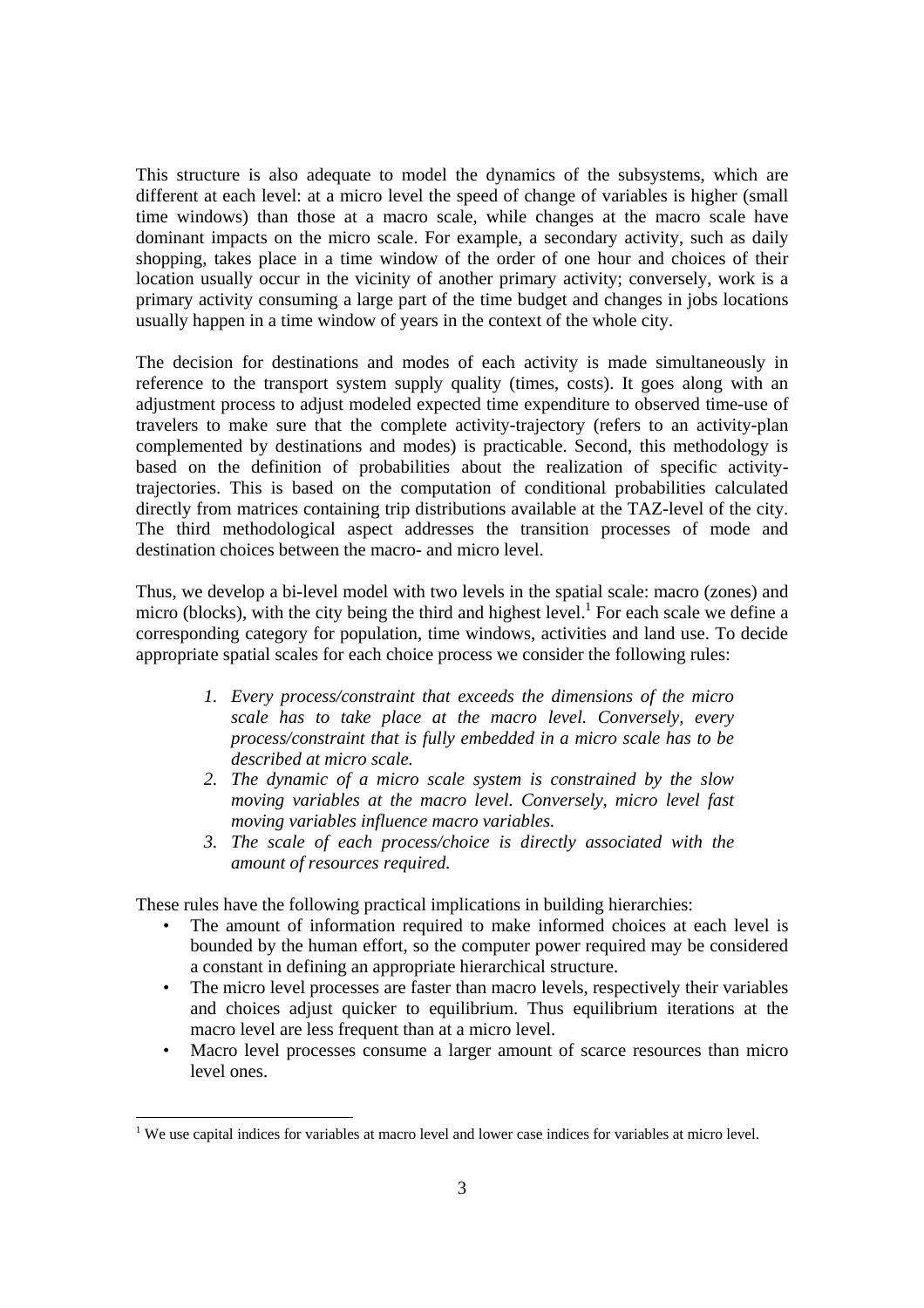• Macro levels resources accumulate physical and cultural stocks decided at lower levels.

| <b>Time</b>       | Time units           | <b>Consumers</b>       | <b>Suppliers</b>  | <b>Regulators</b>    |
|-------------------|----------------------|------------------------|-------------------|----------------------|
| windows           |                      |                        |                   |                      |
| Very long         | <b>Centuries</b>     | Cultural factors       | City's buildings  |                      |
| term              |                      |                        | and network       |                      |
|                   |                      |                        | structure         |                      |
|                   |                      |                        |                   |                      |
|                   |                      |                        | New cities        |                      |
| Long term         | <b>Decades-Years</b> | Family structure       | Infrastructure:   | Plans:               |
|                   |                      | Education              | <b>Buildings</b>  | Regulations          |
|                   |                      | Car ownership          | Roads/tracks      | Incentive policies   |
|                   |                      | Residence              | <b>Bridges</b>    | Infrastructure plans |
|                   |                      | Job                    | Technology        |                      |
| <b>Short-very</b> | <b>Year-months</b>   | Time and location of   | Operations: level |                      |
| short             |                      | leisure activities     | of services       |                      |
|                   |                      |                        |                   |                      |
|                   |                      | <b>Transport modes</b> |                   |                      |
| <b>Very short</b> | Day-hours            | Route choice           | Adjustment of     |                      |
|                   |                      | Local transport modes  | operations: stops |                      |
|                   |                      | Walking destinations   | and delays        |                      |

The time-hierarchy of processes in a city may have the structure shown in Table 1.

# **Table 1. Time hierarchy for activities**

## **Memory**

In contrast with most systems, human behavior benefits from memory of past experiences and accumulation of physical and human capital. This implies that past failures and achievements are considered by the agents' search for future optimal choices.

The implication of this condition is that the specific process that implements the utilitarian criteria at every hierarchical level is naturally dynamic, as new choices depend on previous ones. How long back in time memory matters for a current choice is likely to be a number of periods back in time, were the period refers to the time-window as shown in table 1 and hence, is associated with the hierarchy where the choice takes place.

Memory has also the effect of slowing down the speed of the dynamic of choices, since building up the memory information is not instantaneous. This argument has implications in the choice modeling specification which should evolve with parsimonious changes.

## **Stochastic shocks**

At every level of the hierarchy, unexpected shocks may occur. We consider two types of shocks: internal and external shocks. Internal shocks represent unpredictable responses of agents to internal stimulus, which may temporarily change the equilibrium of the system to an unstable situation but it does not, per se, change the long term equilibrium. In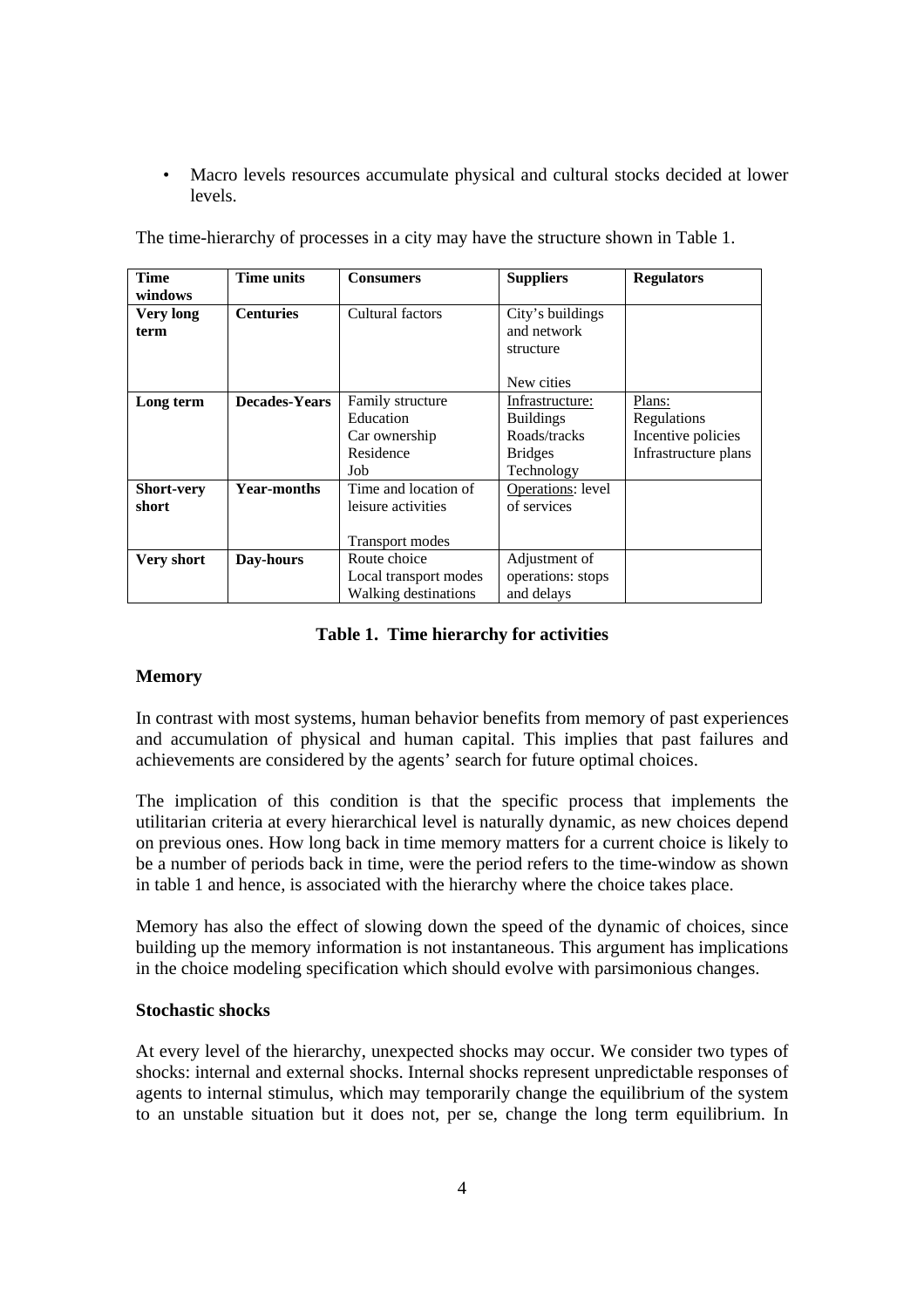contrast, external shocks change the context of the system and the equilibrium permanently.

An internal shock at a macro level causes external shocks at a micro level, because it implies a change on available resources to perform the micro processes along the whole micro level time-window. For example, a new job may modify both the income available for all other activities and the available time budget if the job location or working hours changed. Therefore, all secondary activities will be confined to the new set of basic resources left (e.g. income and time) after primary activities have been defined.

### **Proposition 1:** *Inter-scales shocks independence*

Stochastic shocks may be correlated if their respective sources are defined within the same time scale, but are naturally independent if these sources are defined in different scales. Additionally, micro scales shocks are conditional on macro temporal scale shocks.

### *Proof (pending)*

### **General approach of a bi-level model**

The simplest multi-scale model is the bi-level model, where we postulate that much of the features of a multi-scale case, or most of the important ones, can be analyzed by the following simple micro-macro model.

To consider the processes at the micro level, the decisions made at the macro level for an activity-trajectory are spatially disaggregated to the block level. Depending on the type of activity, traveler characteristics, the chosen mode and the specific characteristics of the blocks within one TAZ, trips "arriving" at a zone are further distributed. Therefore, detailed information about land-use and transport supply characteristics are processed to provide the necessary information for the micro level decisions. Next, we analytically show the transition from the macro to the micro level for a finite amount of disaggregated TAZ.

Be  $\alpha$  and  $\beta$  the parameters controlling the choice process at the macro and micro level respectively. Be *Z* and *z* the variables of these processes respectively, and denote by  $\bar{x}$ the expected value of any variable *x*, such that  $\bar{x} = E(x + \varepsilon)$  with  $\varepsilon$  the variable random term that describes internal potential shocks. Let *Y* and *y* be the set of resources available for all processes at the macro and micro level respectively, where elementary resources include time, income, and any other resource required to perform processes at each hierarchical level.

Hence we define the choice in any given process  $k$  at the macro level, by the following probability: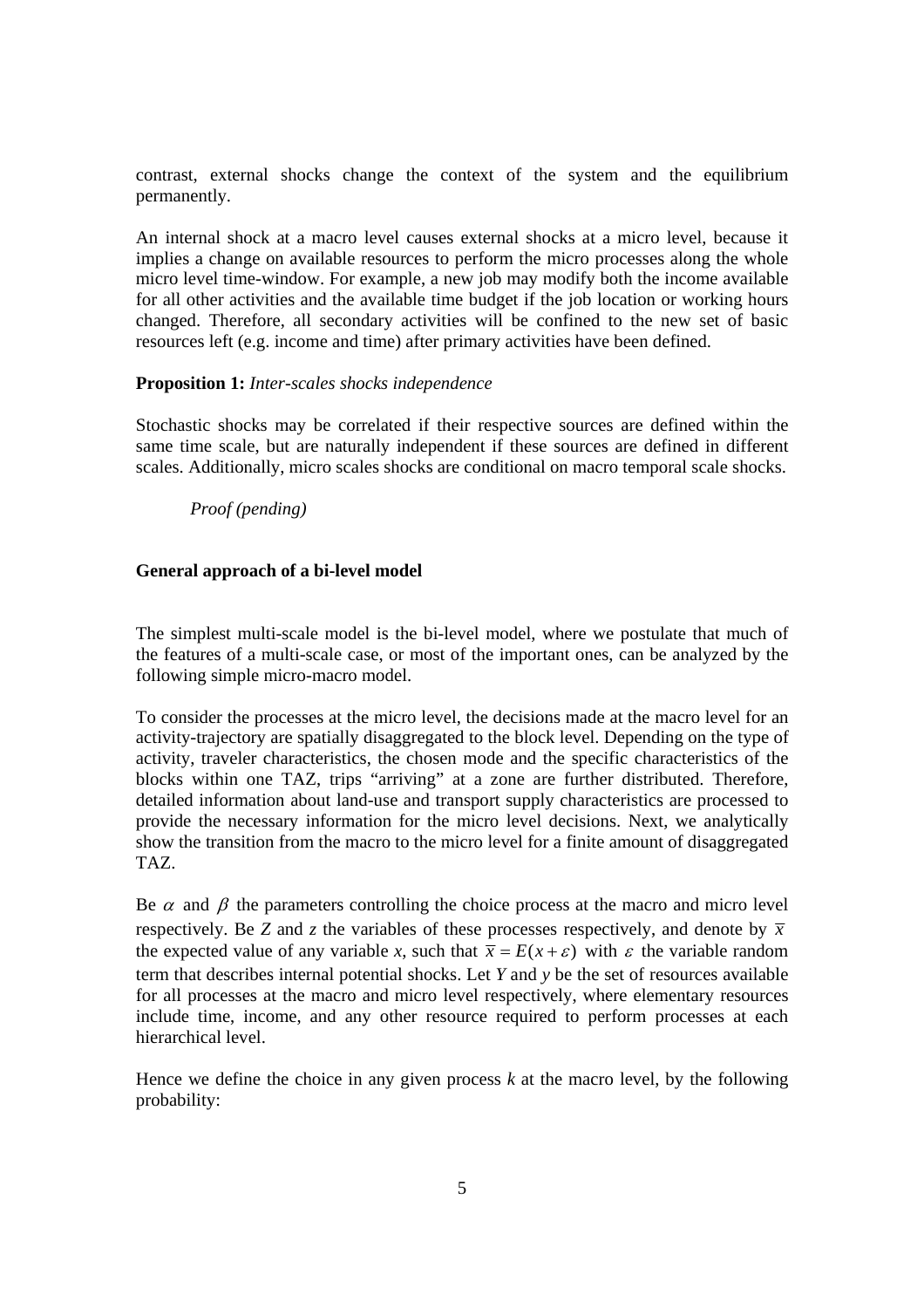$$
P_{I \in C^{k,T}}^{k,T} = P(U_I^{k,T}, U^{k,T}) \quad \text{with} \quad U_I^{k,T} = U^k((Z_I(\overline{z}); Y, \alpha)^T) \tag{1}
$$

where the super-indices define a specific process *k* in the macro-period *T*.  $U_t^{k,T}$  and  $U_{t}^{k,T}$ represent respectively: the utility of option *I* and the expected highest utility across all options in the set  $C^{k,T}$ .  $Z_I$  is the set of variables characterizing option *I*. *Y* is the set of resources available for process *k* at period *T.*  $\overline{z}$  is the expected status of the micro variables that define process  $k$ .  $\alpha$  is the set of parameters associated with the choice process*.* 

At the micro level we define the following choice probability:

$$
P_{i \in C^{k}(I)}^{k,t} = P(U_i^{k,t}, U^{k,t}) \quad \text{with} \quad U_i^{k,t} = U^{k}((z_i, y(I), \beta(I))^t) \tag{2}
$$

The dependence of a micro choice process at *t* on the state of the macro level at period *T*, with  $t \subset T$ , is represented in two ways: by the available resources after macro choices have been decided and by the behavior parameters associated with this micro level.  $C<sup>k</sup>(I)$  denotes the choice set associated with process k restricted to option macro-level option *I*.

Intra-hierarchy level interactions (*cross systems*): Resources available for any process *k* are assumed shared by all other processes at the same period *T*. This implies that choices of process *k* are dependent on all other choice processes competing for the same resources in the resources set. Hence, a process *k* defines a subsystem interacting with other subsystems of the same hierarchy level and time period.

Inter-hierarchy levels interaction (*cross hierarchies*): There are two directions of interactions, from macro to micro, or from slow to fast variables (downwards interaction), and from micro to macro (upwards interaction). The downwards interaction is defined as twofold in (2), through available resources and by the state of behavior parameters. This type of interaction is critical for the micro and dependent level because it may affect drastically and suddenly the equilibria conditions, thus inducing severe instability on the micro system. For the upwards interaction we define the expected value of  $\overline{z}$  as an index of expected value at equilibrium in the micro-level across time period *T,* which is in turn defined as a function of the expected values associated with the micro-level time windows *t*; that is,  $\overline{z}^T = f((\overline{z}^t)_{t \in T})$ . These interactions can only be observed along a period of time of several *T* periods. The upwards interaction may also have drastic consequences on the macro level equilibria if the cumulative variable overpass perceived or natural boundaries, such as the cumulative increase in energy consumption or in congestion.

Memory and hysteresis. The effect of memory on any choice process *k* can be introduced in the inter-temporal definitions of variables and parameters. Processes holding memory have inertia, which affects the speed of the dynamics, since the forces for change are undermined by the forces of retaining the observed past equilibrium. Some choice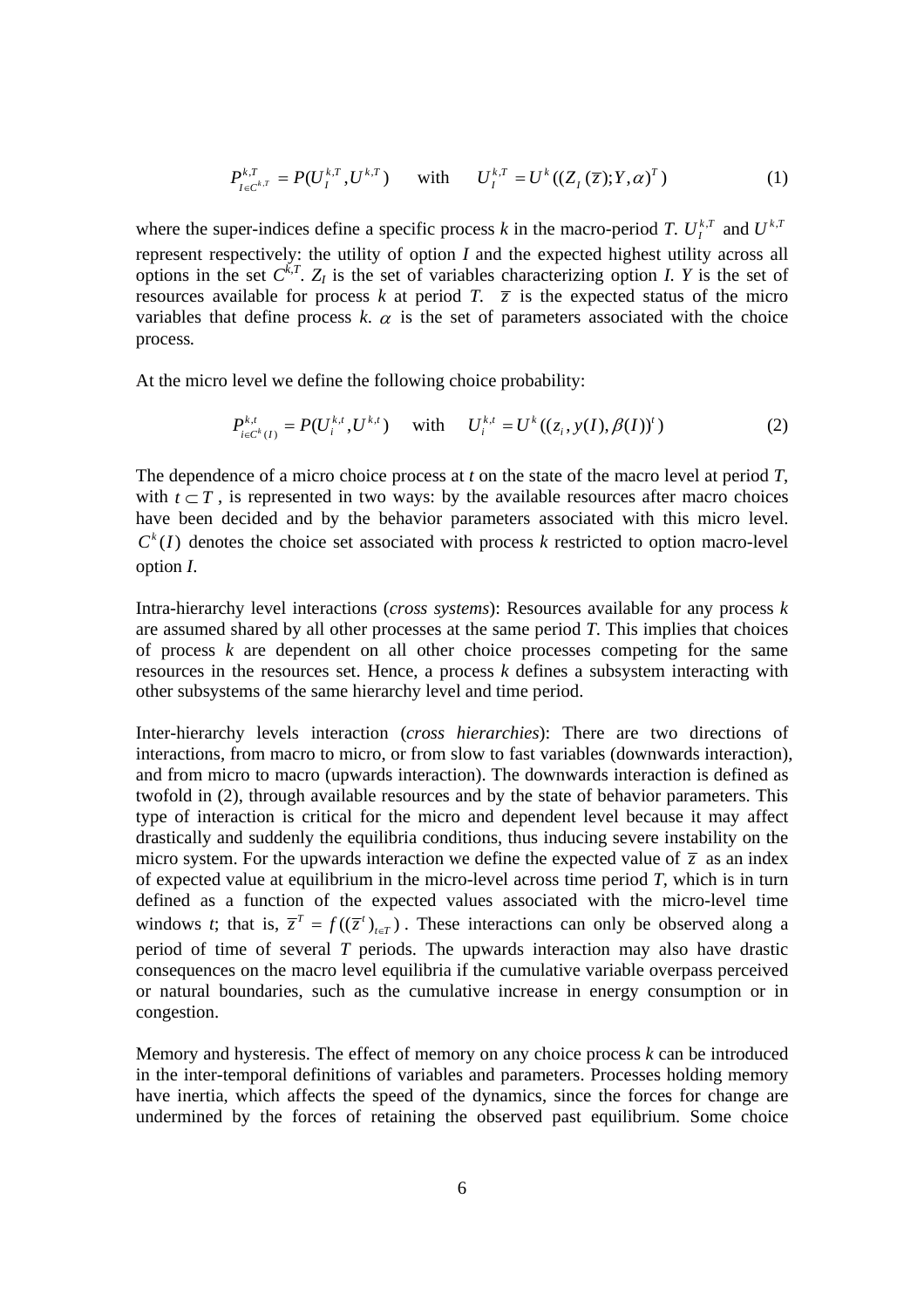process may be hysteretic, which means that the process is not fully irreversible. This feature is particularly relevant in long term forecasting and policy making, since it implies that reversing policies that induced undesired equilibrium implies an effort much larger than the proportional effort used for attaining such wrong equilibrium.

Resources variability. Some resources are naturally fixed, e.g. time for daily activities, other are variable on time. Variable resources, like income, depend on individuals choices made in the past, such as stock of durables, and shocks affecting the individuals' wealth, thus we can say  $Y^T = Y(P^{-t}, \varepsilon^T);$   $y' = y(Y^T, P^T)$ . Thus, engagement on activities that affect accumulation of resources for the future is crucial defining the size of the individuals' future resources available and affects also crucially the way he/she expends resources currently available.

# **3. THE DAILY TRIPS MODEL FORMULATION**

The general framework for the bi-level model is applied in this section to the problem of modeling daily trips. We consider an isolated day, where each individual in a city population has to choose the activities to be performed during the day and the sequence of such activities, called the *activity plan*. In addition, the individuals decide the best way to perform such a plan: the location and travel mode for each activity given the location of other activities in the plan, called the *plan path*. With the generation of complete activity-trajectories (plans and paths) we create a highly disaggregate travel demand being in line with approaches of activity-based demand-generation (see Bowman and Ben-Akiva, 2000; Bhat et al., 2008; Balmer et al., 2005).

A model is built upon the following general normative hypothesis of human behavior. First, individuals are rational beings able to make complex decisions by means of their preferences on performing activities. Secondly, the model recognizes that the process of activity scheduling and travel decisions across time and space requires a highly efficient strategic search to limit the cognitive burden of inspection of alternatives and choice making to a human capacity.

The strategic search is modeled assuming that individuals simplify the time and space scales by means of associating the appropriate scale level to each action. This is modeled by considering a setting where the scales of time and space are defined as a two levels (macro-micro) hierarchical system.

The rational assumption implies that all choices are made by individuals maximizing their utilities; both at micro and macro level, on activities and time, and that this maximization process must be consistent across scales.

#### **The daily travel process**

Although a day is a short term time window, a daily trip pattern represents the travel demand composed by the long term activities (macro choices) valid at the day analyzed, plus the short term activities (micro choices) optimized in that day. Therefore, it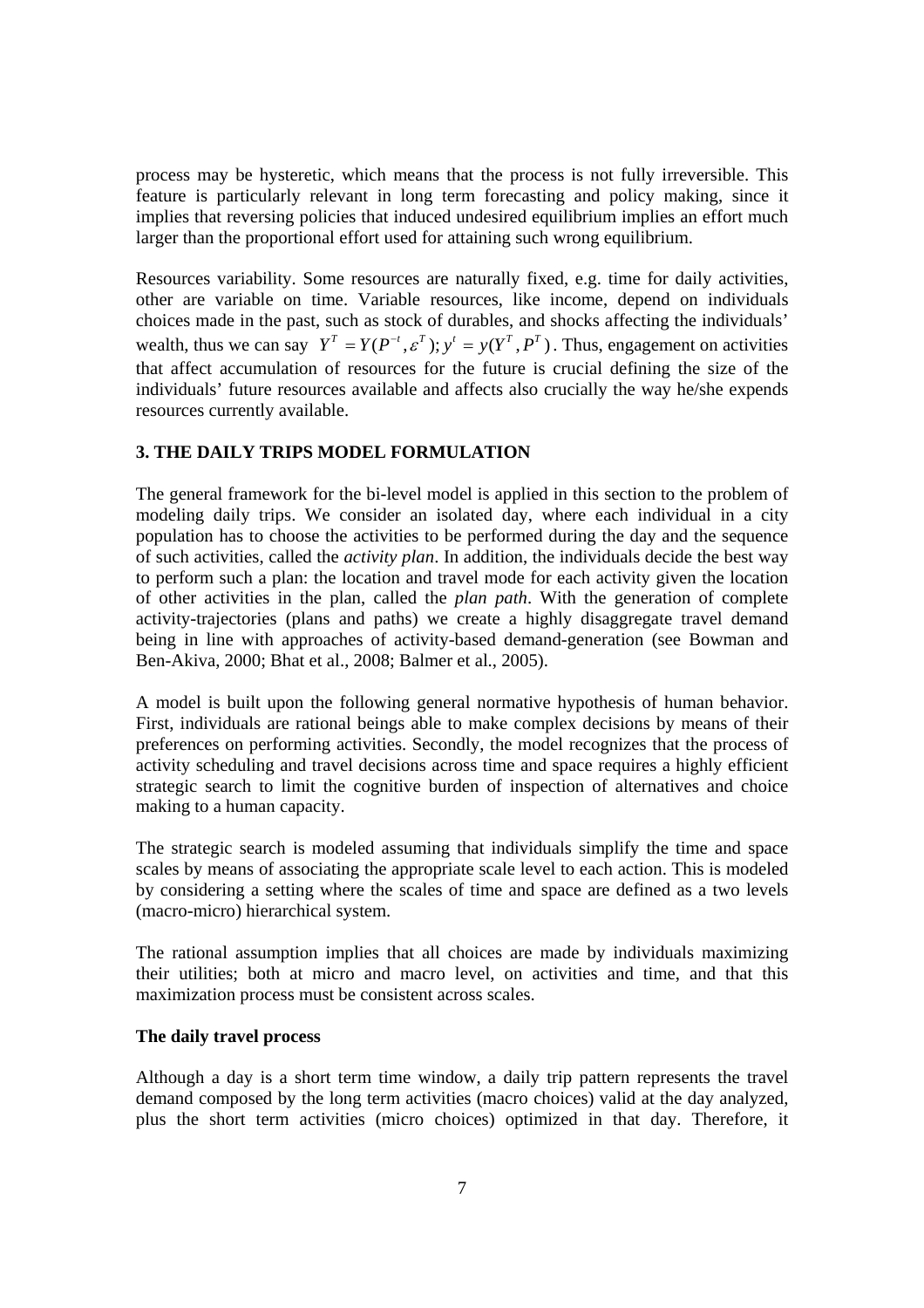represents a demand model of a given point in time, but across the time scales, where the macro scale activities are fixed in the short run, but are variable in the long run.

Analytically, the activity plan *s* is defined as a sequence of activities to be performed during the day. Each activity plan can be associated with an individual *n*, residing at a home location *i*, which we will denote  $s(n,i)$ . The individual travels to each activity and then spends time on performing the activity, which is defined as a stage in the plan. Figure 1 shows a scheme of an activity plan with  $\bar{e}$  stages, with travel times (*tt*) and activity times (*ta*) at each stage *e*.



Figure 1: Timeline of an activity plan

Figure 2 describes a single stage, where the trip is represented in a bi-level space: the trip starts at a micro zone *i*, then travel by transport mode (denoted  $m$ ) through a micro level network to either another location in the same zone (micro-space choice) or until it enters the macro level network at a macro level zone (the abstract centroid *I*), travels by mode *M* along the macro level network to the macro zone destination (abstract centroid *J*) where it enters the micro level network, to travel by mode  $m^+$  to the micro zone *j*.



Figure 2: Trip legs of a stage

The bi-level model is a simplified way to represent how individuals simplify the spatial system and the transport options; at the same time provides the basis for our modeling approach, where transport modes, network and space are described in two different scales.

#### **Notation**

Notation of indices

*N, n*: indices for macro and micro scale population categories *I, J*: indices for macro-zones scale of spatial representation *i, j* : indices for micro-zones scale of spatial representation *s*: index for a daily activity plan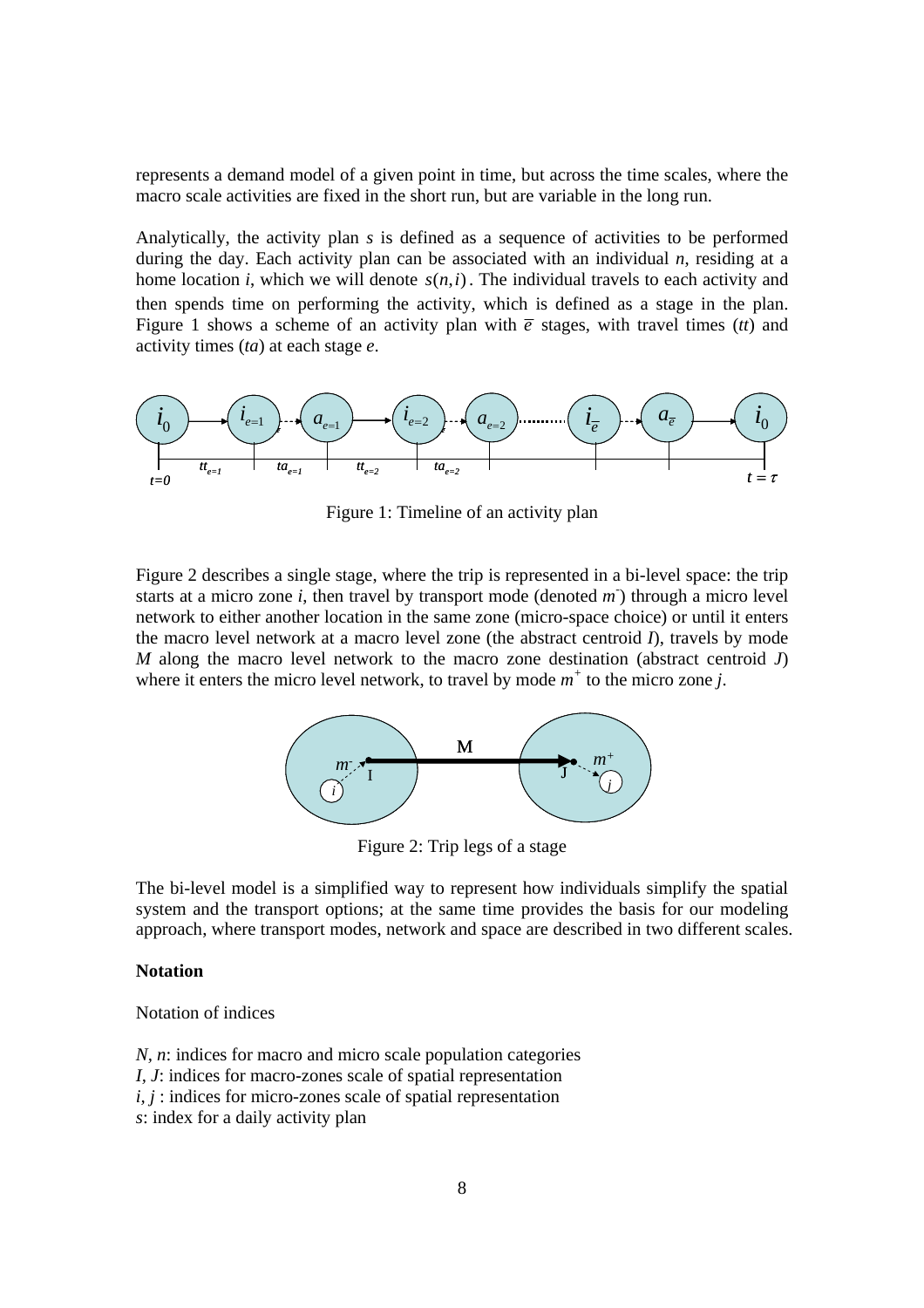- *e*: index for a stage (activity) in the daily plan; stages are ordered according to the sequence of activities described in the plan *s*
- *A, a*: indices for activities, also called trip purposes in the macro scale.
- *T, t*: indices for time scales at macro and micro aggregation levels
- *M, m*: indices for transport modes at macro and micro aggregation levels
- $m, m^+$ : indicates the mode used in the micro-zones, (-) the at the trip origin and (+) at the trip destination
- *#X* : the dimension of vector whose elements are indexed by *X*

Notation of processes and variables

- $\xi_{s(n)}$ : Path of daily activity plan *s*, for an individual type *n* residing at zone *i*. It is composed by the sequence of stages of the plan where at each stage one activity is performed, then  $\xi_{s/n,i} = \left\{ \xi_{e/s,n,i_{e-1}} \right\}$ ;  $\forall e \in C_s$ , with  $C_s$  the set of stages in plan *s* and  $i_{e-1}$  represents the origin of the previous stage. This representation describes the location and transport mode for each stage of the plan as described next.
- $\zeta_{e/s, n, i_{e-1}}$ : Expected path of the specific stage *e* in the activity plan *s*, from the origin of the previous stage  $i_{n-1}$  to the destination of the current stage, including the set of zones and modes involved at the micro and macro levels. Figure 1 shows that each stage involves a maximum of three trip-legs: micro, macro and micro legs, denoted as  ${\xi}_{e/s,n,i_{e-1}} = {\nu_{k/e}, k \in (1,2,3)}_{sn_{e-1}}$ .
- $v_{k/e}$ : The trip-leg is a pair of destination and mode, which can be performed either in the macro or the micro spaces. If two consecutive activities are performed within the same macro zone then there is only one trip-leg that occurs within, which we denote by  $\xi_{e/s,n,i_{e-1}} = (v_{1/e})_{sni_{e-1}} = \{(j,m)\}_{seni_{e-1}}$ , and where the single leg corresponds to the movement from  $i_{n-1}$  to *j* using mode *m*, at a micro spatial scale. However, if the secuential activities are performed in two different macro zones, it involves three trip-legs, then  $\xi_{e/s,n,i_{e-1}} = (v_{1/e}, v_{2/e}, v_{3/e})_{sni_{e-1}} = \{(I, m^{-}), (J, M), (j, m^{+})\}_{seni_{e-1}}$ , involving both the micro and macro spatial scales. Note that in a multi-level system with *N* levels, the maximum number of trip-legs for a path is 2*N*-1; in our case *N*=2 so the path is composed by three trip-legs.

For example, in the stage described in Figure 2:

- i)  $v_{1/e} = ((j, I), m)$ , which means the decision if the activity of e<sup>th</sup>-stage is performed within the same zone than activity *e-1*, e.g. stay in the same zone and choose the micro destination zone *j* in a micro-spatial scale; or choose a destination elsewhere in the macro-spatial scale and then travel to the zone's centroid *I;* then choose also the transport mode to reach *j* or *I* in the microspatial scale*.*
- ii) If the  $k$ -location is in a different zone, then decide  $(J, M)$ , the location zone and transport mode in the macro-spatial scale.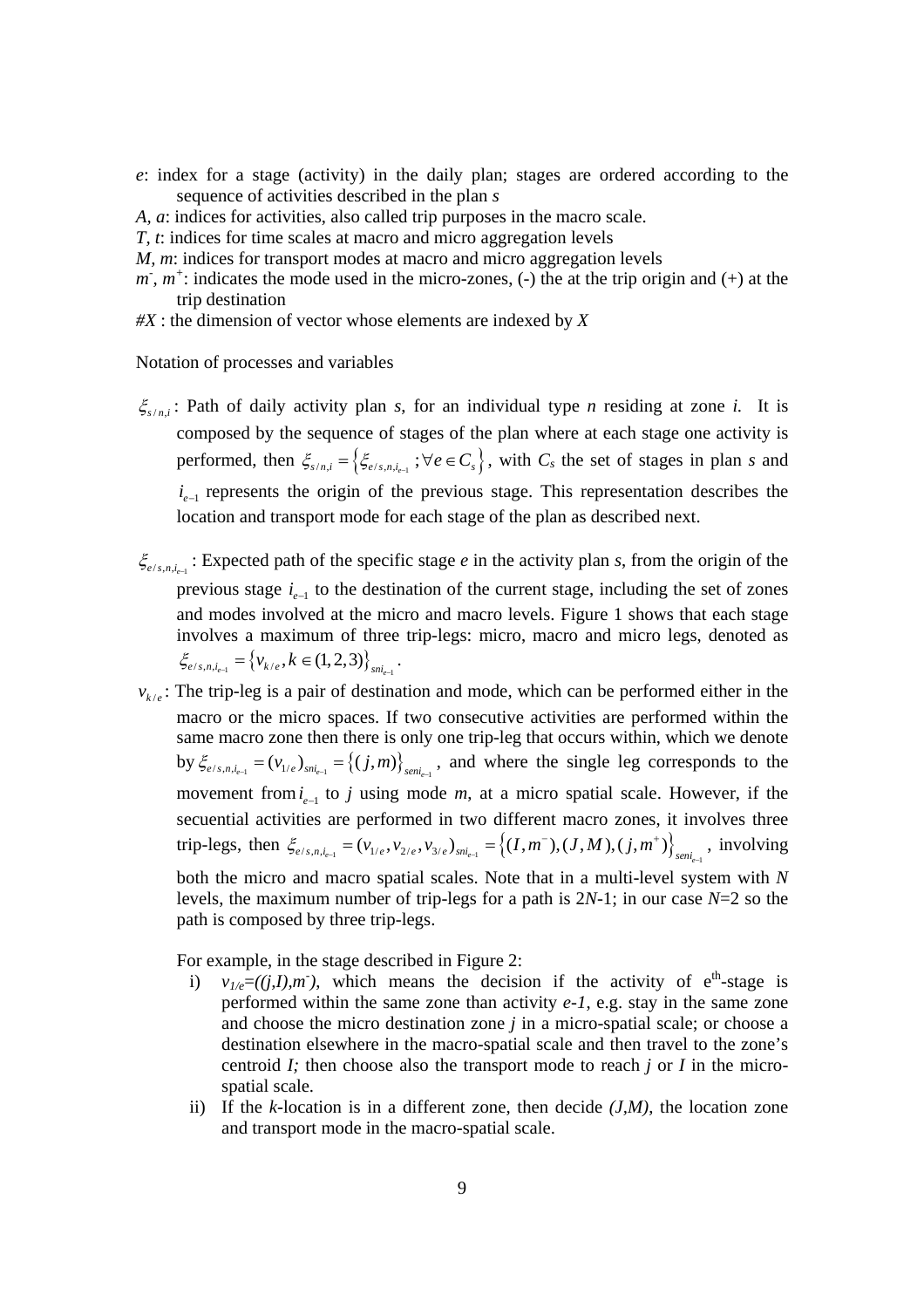- iii) Then, choose a location at the micro-spatial scale  $j$  within zone  $J$ , and a mode  $m<sup>+</sup>$  to travel to that point from the zone's centroid *J*.
- $\tau(\xi_{s(n)})$ : total time required to complete the specific plan *s*, when it is performed by individual *n* residing at zone *i* (i.e.  $s(n,i)$ ), including the time required for activities and travel.

*tte:* travel time for stage *e. tae*: time spent in the activity at stage *e.*

### **Theoretical bases of the bi-level model**

#### **i) The utilitarian stochastic behavior**

Each individual is assumed to know a set of alternative activity plans  $C_{ni}$  (exogenously defined) from where he/she chooses under the criteria of a rational being. Additionally, the individual chooses the set of locations and transport modes to perform the activities in the plan, called the plan path ( $\xi_{s/n,i}$ ). The plan path has to be feasible with regard to time and space; therefore we impose two constraints on the individual's choices.

a) *Feasible total path time:* total time spent on activities and traveling has to match with the daily time budget, and

b) *Spatially consistent path sequence*: each stage must start at the location chosen at the previous stage in the path.

The rational behavior criterion implies that the individual chooses the option that maximizes his/her (indirect) utility. Following the literature on time assignment and activity based modeling (see Jara-Díaz and Martínez, 1999), the indirect utility of an activity plan is assumed to depend on the time assigned to each activity (*ta*), the opportunities and the quality of the activity defined by the land use in the neighborhood where the activities are performed (*l*) and the travel time (*tt*) required, then  $U_{ni}(s) = U_{ni}((ta, l, tt)_{es})$ .

We define the utility for a specific path to perform the activity plan  $U_{ni}(s, \xi)$  and develop the model assuming the following separable quasi-linear form:

$$
U_{ni}(s,\xi_s) = \left[\sum_{e \in s} \left[U_{ni}(ta_e)\right] + \mathcal{E}_{sni}\right] + \sum_{e \in \xi_s} \left[U_{ni}(tt_e, l_e) + \mathcal{E}_{eni}\right]
$$
 (1)

The utility function  $U_{ni}(s, \xi)$  is really an expression for the indirect utility, and is defined as  $U_{ni}(s, \xi_s) = U_{ni}((ta, tt, l)_{ee(s, \xi_s)})$ , with each  $l_e$  representing the quality given by the land use. The assumption behind Expression (1) decouples utility depending on the path from the utility of the activity itself. The resulting optimization problem is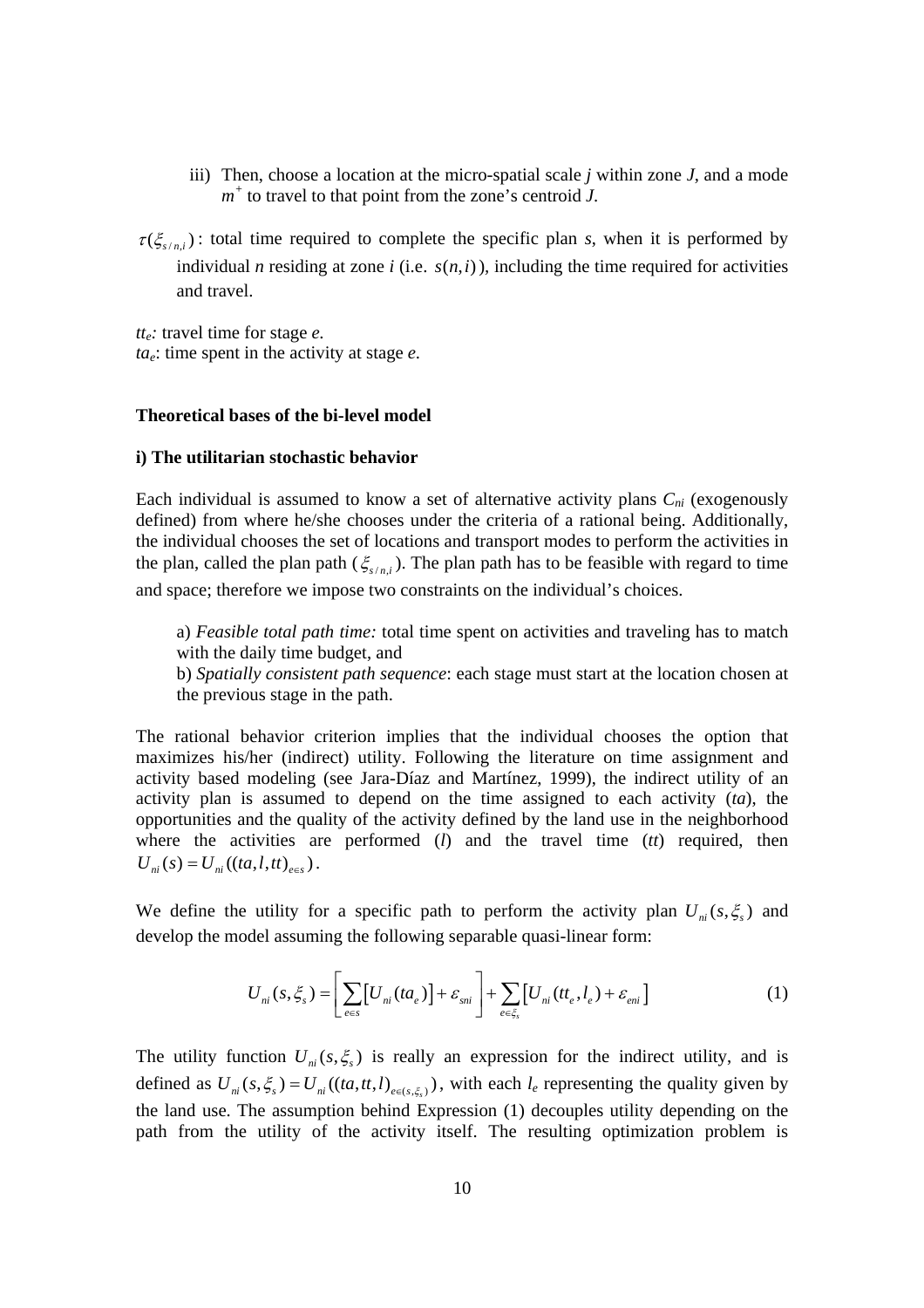$Max[U_{ni}(s,\xi)]_{c\in C, \xi\in C}$ , where the constraints (time budget and path consistency) are explicit in the definition of the sets  $C_{ni}$  containing all feasible plans given the constrains of *ni*, and *Csni* containing all feasible paths for each plan.

The first set of terms on the left hand side of (1) defines the utility associated with the time spent on each activity of the plan *s*, with *a U t*  $\frac{\partial U}{\partial t_a} \in \mathfrak{R}$  (positive or negative depending on the type of activity). The second set of terms defines the disutility associated with travel choices on each stage of the path  $\xi$ , which is normally assumed such that *e U tt*  $\frac{\partial U}{\partial t} \in \mathfrak{R}^-$  (negative if traveling is *per se* undesirable).

Under Proposition 1, random terms  $\varepsilon_{sni}$  and  $\varepsilon_{eni}$  represent independently distributed shocks*,* associated respectively, with the utilities attained at performing the activities and at traveling. The rationale comes from noting that  $\varepsilon_{\rm mi}$  represents shocks on the decision on what activities engage and for how long, which involves long term choices like jobs and educations; on the other hand  $\varepsilon_{eni}$  represents shocks on short term choices associated with traveling.

Therefore, the above setting with quasi-linear and independently distributed random utilities, allows us to write (see Annex 1) the following joint probability that individual *n* residing at zone *i* performs a plan of activities (*s*) and path ( $\xi$ ):

$$
P_{ni}(s, \xi_s)_{s \in C_{ni}, \xi_s \in C_{sni}} = P_{s/ni}(s \in C_{ni}) \cdot P_{\xi/ni(s)}(\xi_s \in C_{sni})
$$
\n(2)

which multiplies the marginal probability of choosing a given activity plan *s* from the set  $C_{ni}$ , denoted as  $P_{s/ni}$ , times the conditional probability of choosing a path  $P_{\xi/ni}$  given the activity plan *s.*

We note, however, that the above developments imply the more specific assumption that shocks affecting the long term activity, like accepting a job, and the shocks associated with the destination choice of the trip to work are independent. This may not be totally realistic; an alternative assumption is that long term activities and their locations, both belong to the long term choice set (macro time), while the associated transport choices, as well as other short term activities belong to a micro time scale of the model. This leads to an different set of relations worth investigating and comparing.

### **ii) The activity plan choice model**

The consumer is assumed to maximize utility from performing activities in a given day. He/she chooses the set of activities and the duration that maximizes utility. By equation (1), travel costs are considered homogeneous across options or negligible compared to the utility drawn from activities because traveling consumes/produces less time (and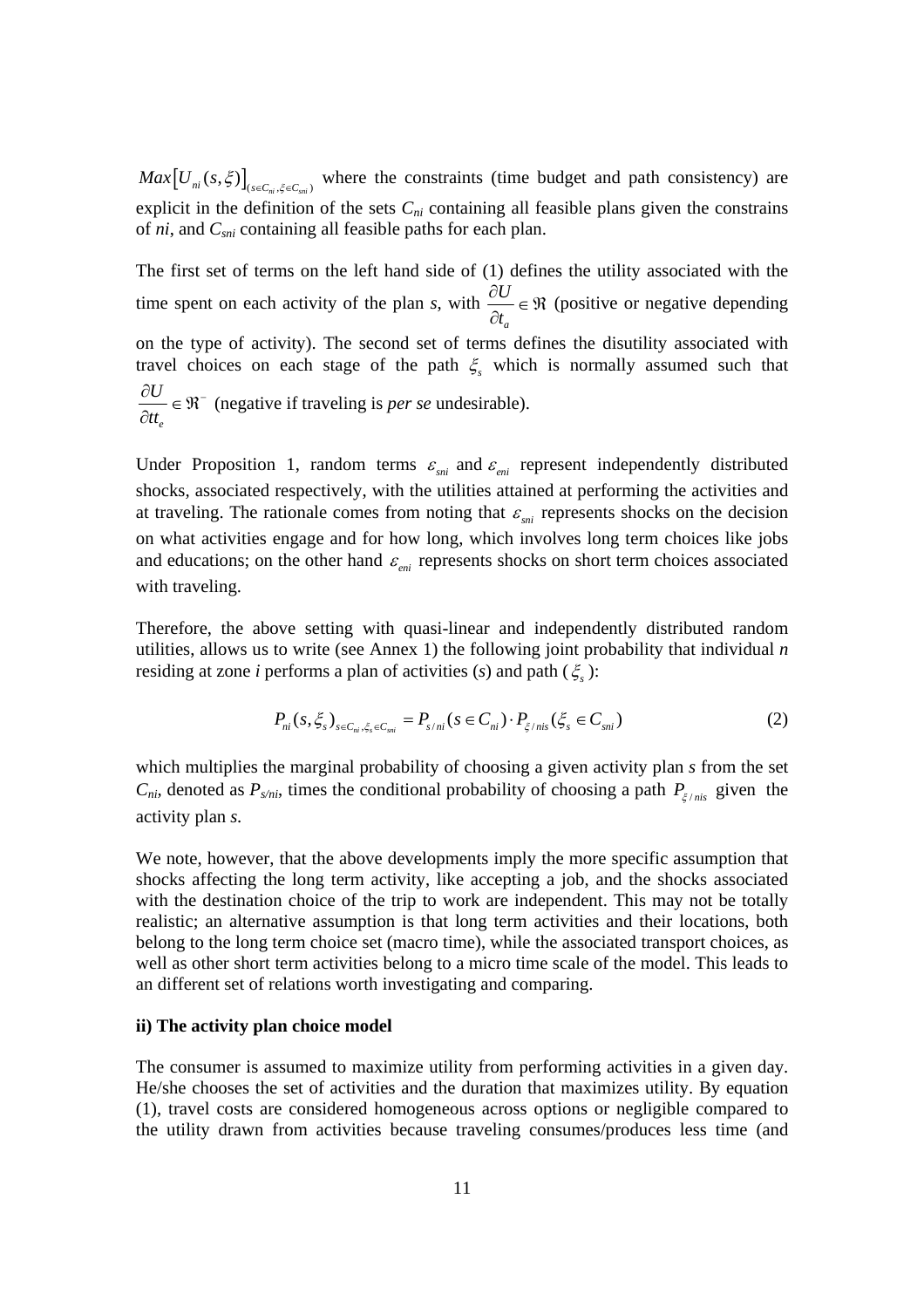other) resources than activities do. This may be restated: micro decisions do not interfere in macro decisions, except when they build up an amount of resource consumption that affect the macro level.

Then, at the macro level the consumer problem is:

$$
Max_{s \in S} U_{ni}(s) = \left[ \sum_{e \in S} \left[ U_{ni}(ta_e) \right] + \varepsilon_{sni} \right]
$$
 (3)

or

$$
P_{s/ni}(s \in C_{ni}) = P(U_{ni}(s) \ge U_{ni}(s'); \forall s' \in C_{ni})
$$
\n(4)

where  $C_{ni}$  is the set of feasible activities that consumer *n* can perform in a day if residing at location zone *i.* The feasible set is defined by the constrained imposed by the income budget and the time budget, as well as other –at least theoretically present-, like physical, psychological and sociological constraints. *Uni(s)* is the indirect stochastic utility that the consumer perceives from performing the activity plan *s;* defined as timely ordered along the day. For example, denote W for work, Sh for shopping and Sp for sports; the set W-Sh-Sp is defined as different than Sp-W-Sh in  $C_{ni}$ . Thus, the size of  $C_{ni}$  represents the combinatory of elemental activities, and elemental activities are defined by classifying activities into elemental classes.

The choices of different activities, however, belong to different time scales, as shown in Table 1. Therefore, the model considers a hierarchical choice process, where long term activities belong to the macro scale and define the core of the activities in the set (primary activities) meanwhile the micro scale activities are secondary and decisions for them conditional on the macro scale. This implies that the activity plan's choice probabilities are given by:

$$
P_{s/ni}(s \in C_{ni}) = P_{A/ni}(A \in C_A) \cdot P_{a/niA}(a \in C_a)
$$
 (5)

where  $C_A \subset C_{ni}$  is the set of long term (macro) activities feasible for individual *n* residing at *i*,  $P_{A/ni}$  is the probability of choosing the set  $A \in C_A$ ,  $C_a \subset C_{ni}$  is the set of feasible short term (micro) activities and  $P_{a/niA}$  is the probability of choosing the set  $a \in C_a$  at the micro temporal level conditional on the set *A* at the macro level.

#### **iii) The path choice model**

Conditional on the ordered activity set performed daily, the individual decides the best locations to perform the activities and the associated transport modes. As these decisions are taken in mutual dependency, we calculate a combined probability for location and mode choices (see Jonnalagadda et al., 2001). However, location of macro activities belong to the macro time-spatial scale, while the location of micro activities belong to the micro time-spatial scale, and between macro and micro scale decisions there is independency.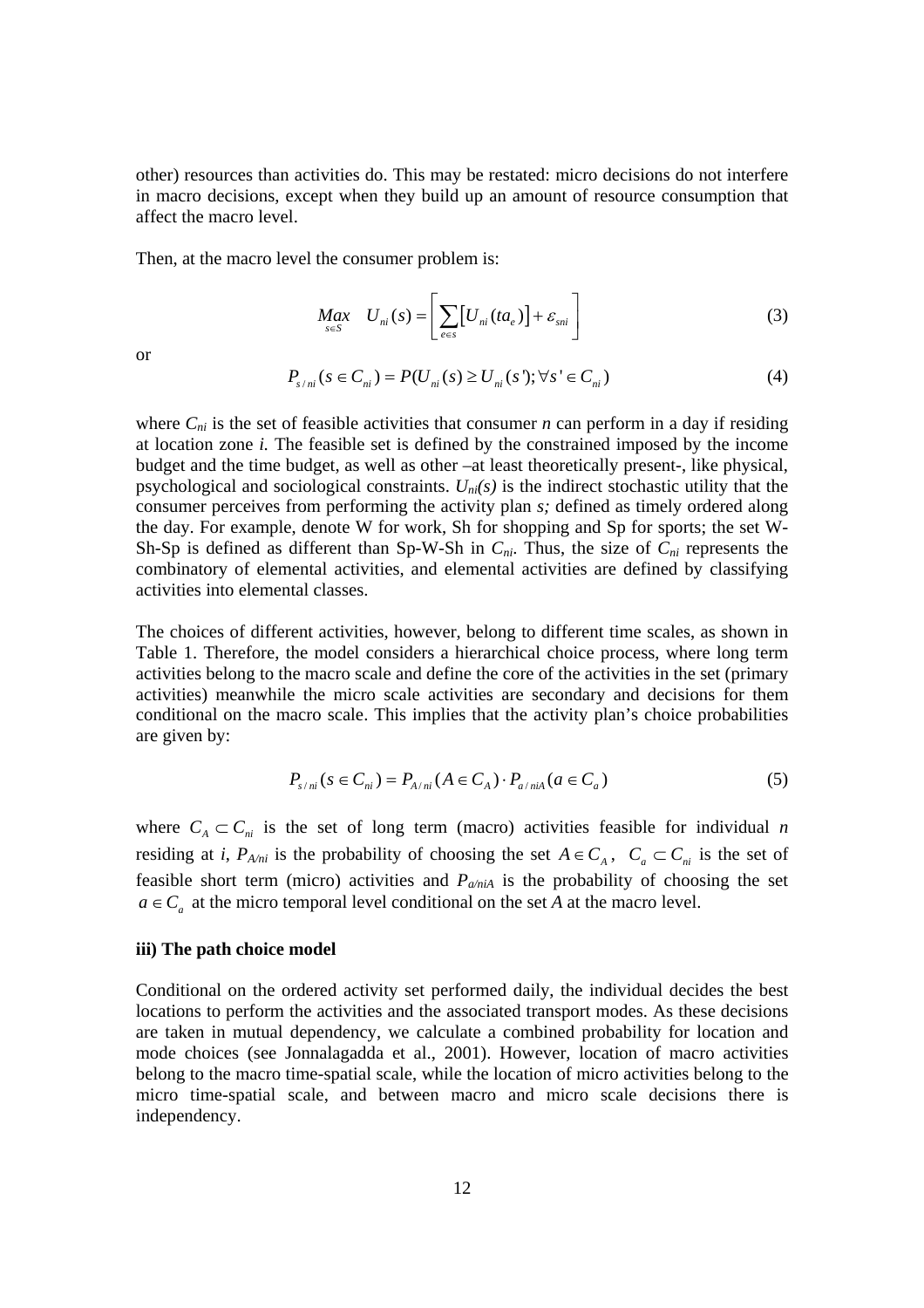The individual's problem is:

$$
\underset{e \in E_{ni}}{Max} \quad U_{ni}(\xi_s) = \sum_{e \in \xi_s} \left[ U_{ni}(t_t, l_e) + \varepsilon_{eni} \right] \tag{6}
$$

with  $E_{ni}$  the set of locations to visit and transport modes available to travel for individual *n* residing at *i*. This optimization problem is defined given the set of activities, their time and sequential order; hence the optimization is over trips destinations and mode choices.

This represents the classical travel demand model, but innovations here are twofold: by formulating a bi-level model and by strictly complying with the given trip sequence of the activity-plan.

An important point is that the activities sequence  $e_s = (1,2,...\#e)$  is exogenous in this submodel, then for any stage *es*, the stage starting point must coincide with the previous trip end point *je-1*. This implies that choices at stage *e* are conditional on the choices of stage *e-1.* This condition is known as *trip chaining*, which embeds a difficult combinatorial optimization because the search space is large (see McGuckin et al., 2005).

The trip chaining condition is imposed at any stage by introducing a modification in the utility function such that the previous stage trip end defines the reference point of the next activity, denoted as *je-1*. Moreover, trip chains also impose a dependency between mode choices, since for example an individual can only have the auto option available if in the previous stage the auto had already been used. Therefore, accessibility indices of alternative locations/transport modes at the current stage depend on the choices at the previous stage. Then, we define following the individual's trip chain conditional utility for each stage:  $U_{\eta i e} = [U_{\eta i}(t_{e}, l_{e}; \xi_{e-1}) + \varepsilon_{e n i}]$ . Under the assumption that dependency between utilities associated to different stages is explicitly modeled by the systematic term of the utility, then the random terms of problem (6) may be assumed independent. Therefore, problem (6) may be restated as:

$$
Max_{e \in E_{ni}} U_{ni}(\xi_s) = \sum_{e \in \xi_s} [U_{ni}(tt_e, l_e \xi_{e-1}) + \varepsilon_{eni}] = \sum_{e \in \xi_s} Max_{(i,m) \in E} [U_{ni}(tt_e, l_e, \xi_{e-1}) + \varepsilon_{eni}]
$$
(7)

and the following choice probabilities hold:

$$
P_{ni}(\xi_s) = \prod_{e \in s} P_{ni}(\xi_e; \xi_{e-1})
$$
\n(8)

Equation (7) and (8) states that, at each stage *e* in the activity plan *s*, the problem of an individual *n* residing at *i*, observed at the starting time of the stage, is to choose an optimal location and transport mode path.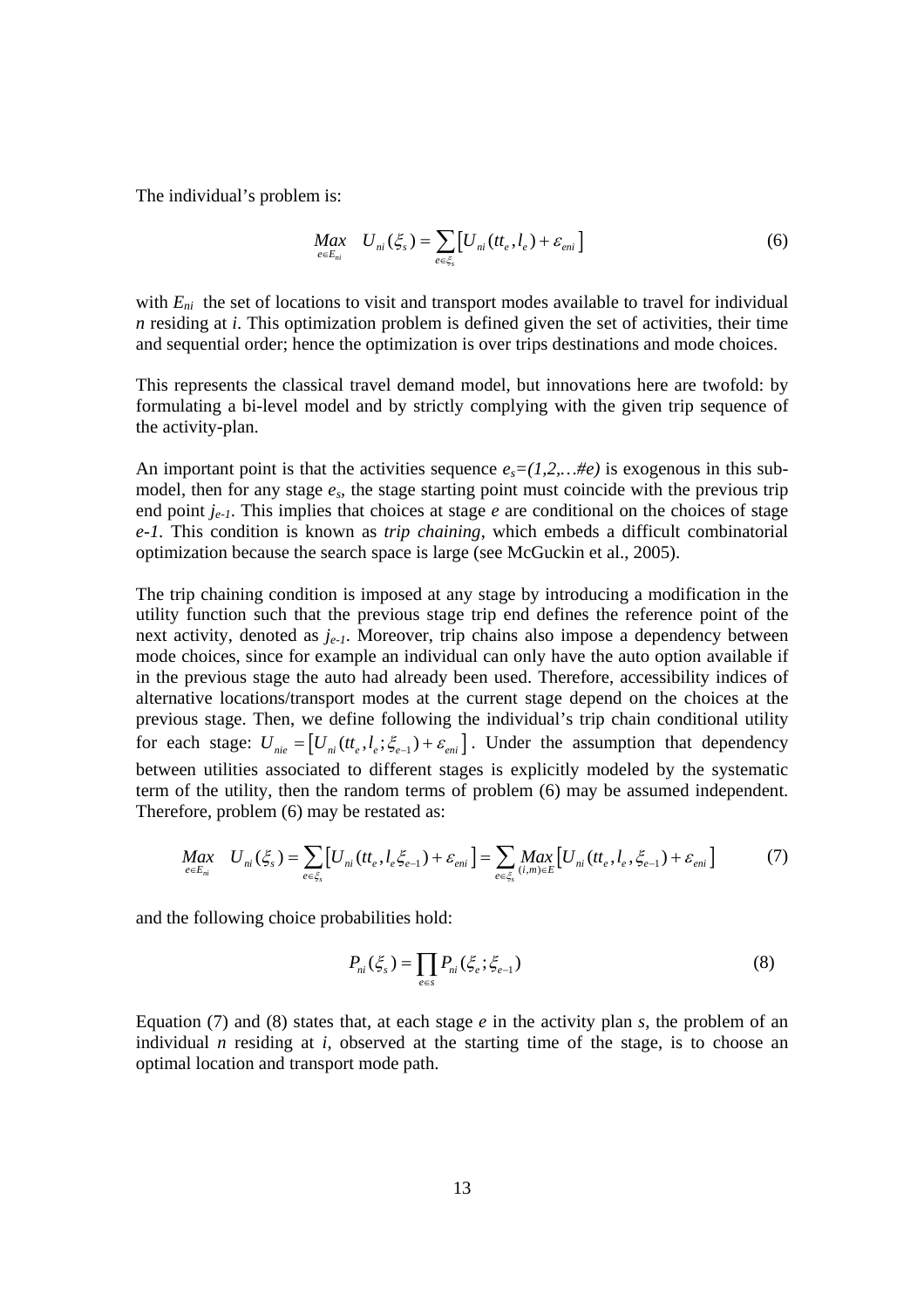#### **Proposition 2 (bi-level spatial search)**

The bi-level model has the benefit compared with the mono-level model of reducing the search space compared with the one level micro-scale model while keeping the search at a micro-spatial scale; the reduction scales down the search space by the same ratio between the dimensions of the macro and micro spaces.

*Proof:*

Denote [*#i*] the number of micro zones in each macro zone and [#I] the number of macro zones. In a classical one-level micro scale model the dimension of the search space for any given stage is  $\Omega_i = [\# i]^2 \cdot [\# I]^2$ , and in a macro model it reduces to  $\Omega_i = [H I]^2$ ; in the bi-level model the dimension of the search space is

$$
\Omega_{i-1} = [\#i] + [\#I - 1]^2 \cdot [\#i] \approx [\#I]^2 \cdot [\#i] \text{ , then } \frac{\Omega_i}{[\#i]} = \Omega_{i-1} = [\#i] \cdot \Omega_I \, .
$$

Despite the reduction in the search space, we recognize that the bi-level search space is still large in real applications. A further reduction of the search space is obtained considering search rules in the macro space, based on the assumption that individuals do not search the complete space for every location choice but the sub-set of macro zones that offer better opportunities for the individual. This requires further criteria to define explicitly what means better opportunities.

## iv) Equilibrium conditions

Assume travel times between micro and macro zones exogenous. Then the equilibrium condition imposes that the time spent in the activity plan should comply with the time budget, or that it is less. These means that the set of activities to perform in the activity plan and the path choice  $(s, \xi_s, \xi_{e/s})$  are adjusted so that the time budget restriction is complied. The adjustment to time budget may imply the selection of a new plan or a new path, in both cases it will affect micro scale first and then macro scale choices if time deficit makes it necessary.

## **3. MODEL APPLICATION**

In this paper we apply the bi-level model to the city of Santiago using information ready available. The objective of this application is to study a case where data at micro and macro scales are available and the model is used to integrate them consistently. Moreover, in this application we use a meso-scale model ready available and we improve its travel demand prediction to a more disaggregate micro-scale level.

For the micro level, we use the origin destination trips survey, EOD 2001, which contains interviews to households collecting information of the household and its members' characteristics and trips of each member during one day (see SECTRA, 2002 and Olguín, 2008). Besides trips the daily activities performed are described as well as their location, travel modes and time of every stage, with a large set of activity types.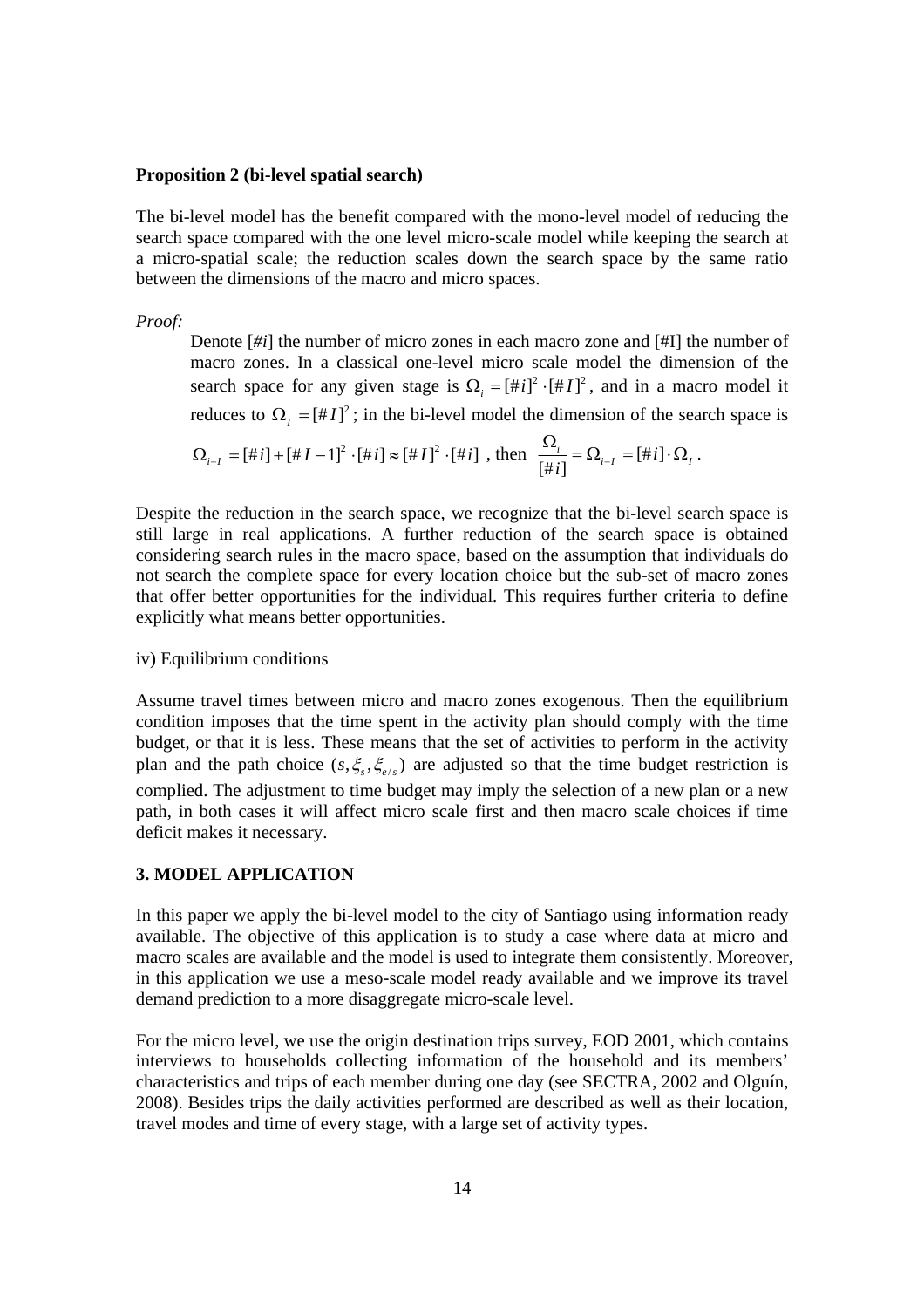Additionally we use the meso-scale land use and transport model MUSSA-ESTRAUS that represents the macro level. A travel origin destination matrix, per mode, activity (or trip purpose) and time period is available from this model for the same population of Santiago city, and year, than the EOD survey.

The approach considers that the MUSSA-ESTRAUS model is used to simulate policies associated to the land use or transport subsystems, which provides estimates of the travel demand and route assignment equilibrium at a macro zone level and for peak and of peak periods for the entire city. At this level activities are aggregated into one residential and three non-residential activities (work, education and other). At a micro level, studies are performed in a more ad-hoc way without imposing equilibrium rules but using detail information of local conditions and simulating choices. It is assumed that the micro level might no be necessarily studied for every macro zone in the city but only for those of special interest like those most directly affected by the policies or projects under study. In figure 3 the interaction of the model in Santiago city is described.



Figure 3: The bi-level model implementation to Santiago city

The methodology follows a top-down approach based on three steps: the activity plan choice, the macro scale land use-transport model and the micro scale travel demand step.

## **Choose an activity plan**

In the first, all activities are classified into activity classes and then into macro and micro temporal activities, regarding to their duration. Hence, the chains derived from the data need to be classified e.g. with regard to the maximum duration of micro (secondary) activities if a macro (primary) activity is not reported or distributions of starting and durations times of the activities. Macro scales activities are those whose destination is adjusted in long term, say a year or more, like jobs or education location choices. Those whose location is adjustable within a day are defined in the micro scale. Then the set of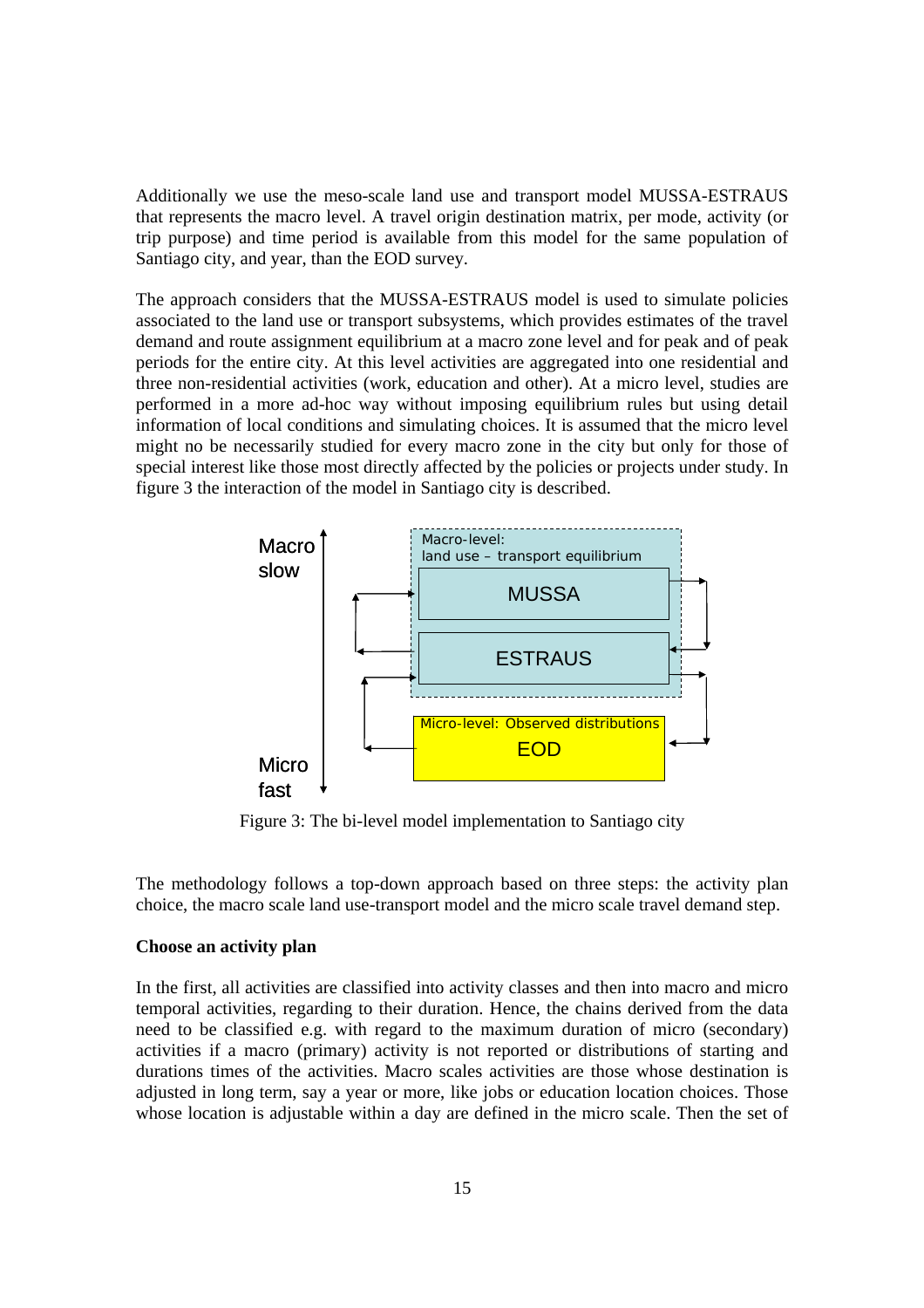activity plans observed in the EOD survey are analyzed according the activities engaged, first by the macro scale, secondly by the micro scale activities; the location of the micro level is thereby conditional on the location of the macro level activities.

For example, consider the individual  $n<sup>th</sup>$  plan being:

 $s_{n}$  (Home, Work, Shopping, Work, Home), with each element defined as X=(location, duration). *Work* and *Home* belong to the macro scale and *Shopping* to the micro scale, then we classify this activity hierarchically as:  $s_n = (X_{0n}, X_{1n}, X_{2n}, X_{3n}, X_{0n})$ , where the macro activity plan is *(Work, Work)*, and the micro is *Shopping*; the location of *Home* as the starting point for the plan is relevant for the location choice of *Work*.

The model calculates, for each individual in the EOD sample, the probability of choosing a given activity plan, as the following probability:

$$
P_{ni}(s) = P_{ni}(X \in s) \cdot P_{ni/X}(x \in s)
$$
\n<sup>(9)</sup>

where  $P_{ni}(X)$  is the marginal probability of choosing the ordered set of macro activities X, and  $P_{ni/}(x)$  is the probability of choosing the set x of activities at the micro scale conditional on the choice *X*. Equation (9) holds under the inter-scales shocks independence (Proposition 1).

The model calculates these probabilities subject to the conditions that the observed distribution of plans in the population should be reproduced.

### **Macro model of land use and transport equilibrium**

In the second step the macro model is run in a standard way to provide travel OD flow matrices at the macro scale, which yields macro scale estimates of the probabilities (*P*) of performing trips by period, aggregate activity and household cluster.

The macro travel demand generates travel demand probabilities  $P_{N I J M A T}$  that are calculated by the proportion of trips with the following indices for macro clusters out of the total trips with same indices *JMAT*: *N* for household type, *I* and *J* for zones, *M* for transport modes, *A* for trip purpose which aggregates activities, and *T* for time period.

Note that these macro probabilities are estimated by the macro model for each scenario of policies.

### **Micro model of travel choices**

In the third step the micro scale model disaggregates the macro probabilities to obtain micro probabilities (*p*). In this process we introduce a non homogenous distribution of *P* estimates into micro estimates of travel demand by means of the transition macro-micro probabilities. For example,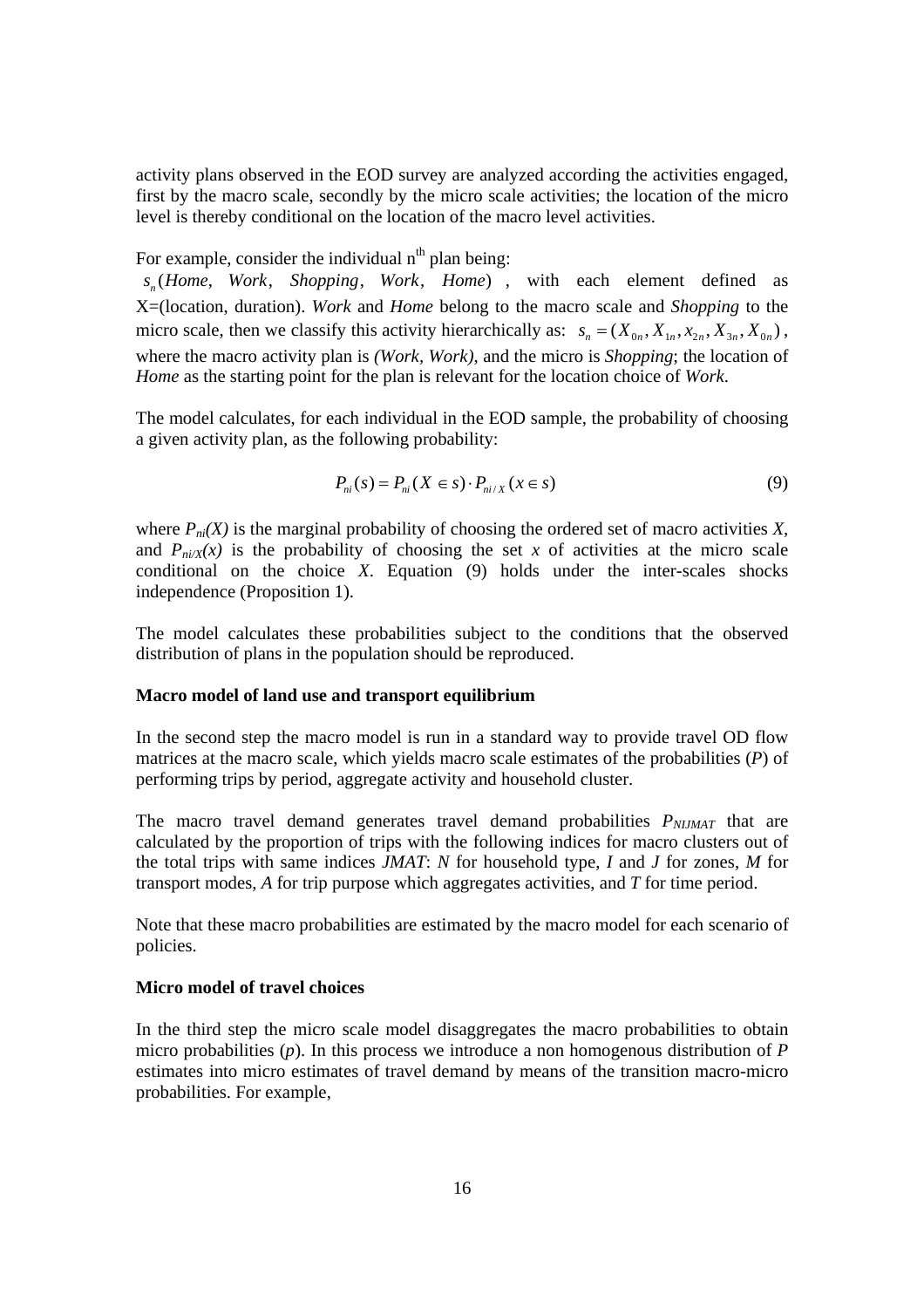$$
p_{nlJMat/(a\in A, t\in T, n\in N)} = P_{nlJMAT} \cdot \pi_{ni/IJM}
$$
\n(10)

is the micro level probability an individual *n* from cluster *N* makes the macro trip-leg defined by *IJM,* in a trip stage to visit activity *a* of class *A,* at time *t* in period *T.* It is calculated as the macro scale probability  $P_{N I J M A T}$  times the macro-micro transition probability  $\pi_{ni/IM}$ ; such that  $\sum \pi_{ni/IM} = 1$ *n*∈N<br>i∈I π ∈ ∈  $\sum \pi_{ni/IM} = 1$ . These transition probabilities differentiate

the likelihood of choosing a destination-mode option *J* depending on the trip-leg origin and socioeconomic characteristics of the traveler.

For trip-legs with origin and destination within a macro zone the micro probabilities are directly estimated from the EOD distributions.

#### **Building activity plan probabilities**

The previous steps provide estimates of all the macro and micro probabilities which are required to calculate trip chains probabilities and the activity plans probabilities of equation (8). The calculations are:

i) Build stage probabilities: 
$$
P_{ni}(\xi_{\text{ess}}) = \prod_{k \in e} p_{v_{\text{free}},ni}
$$
 (11)

where  $p_{y_{\text{re}}}, \text{nis obtained as defined in (10).}$ 

ii) Build paths probabilities: 
$$
P_{ni}(\xi_s) = \prod_e P_{ni}(\xi_{e\epsilon s})
$$
 (12)

iii) Calculate activity plan probabilities:  $P_{ni}(s) = P_{ni}(X \in s) \cdot P_{ni/X}(x \in s) \cdot P_{ni}(\xi_s)$  (13)

### *Adjust probabilities to equilibrium*

Macro probabilities are adjusted by running the macro model to each scenario. Then the time spent in the plan ( $\tau_{\text{mis}}$ ) is calculated and compared with the time budget  $\tau_{n}$ ; then the time excess is calculated by  $\Delta \tau_{nis} = \tau_n - \tau_{nis}$ . The procedure adjusts probabilities in order to reduce the time excess.

In the adjustment procedure if the excess time is below a given threshold, then the time and location of macro scale activities are considered fixed, and micro scales travel choice probabilities are subject to an adjustment factor which is defined inversely proportional to the time spent in the micro stage. If time excess is larger then the threshold, than all probabilities are subject to an adjustment.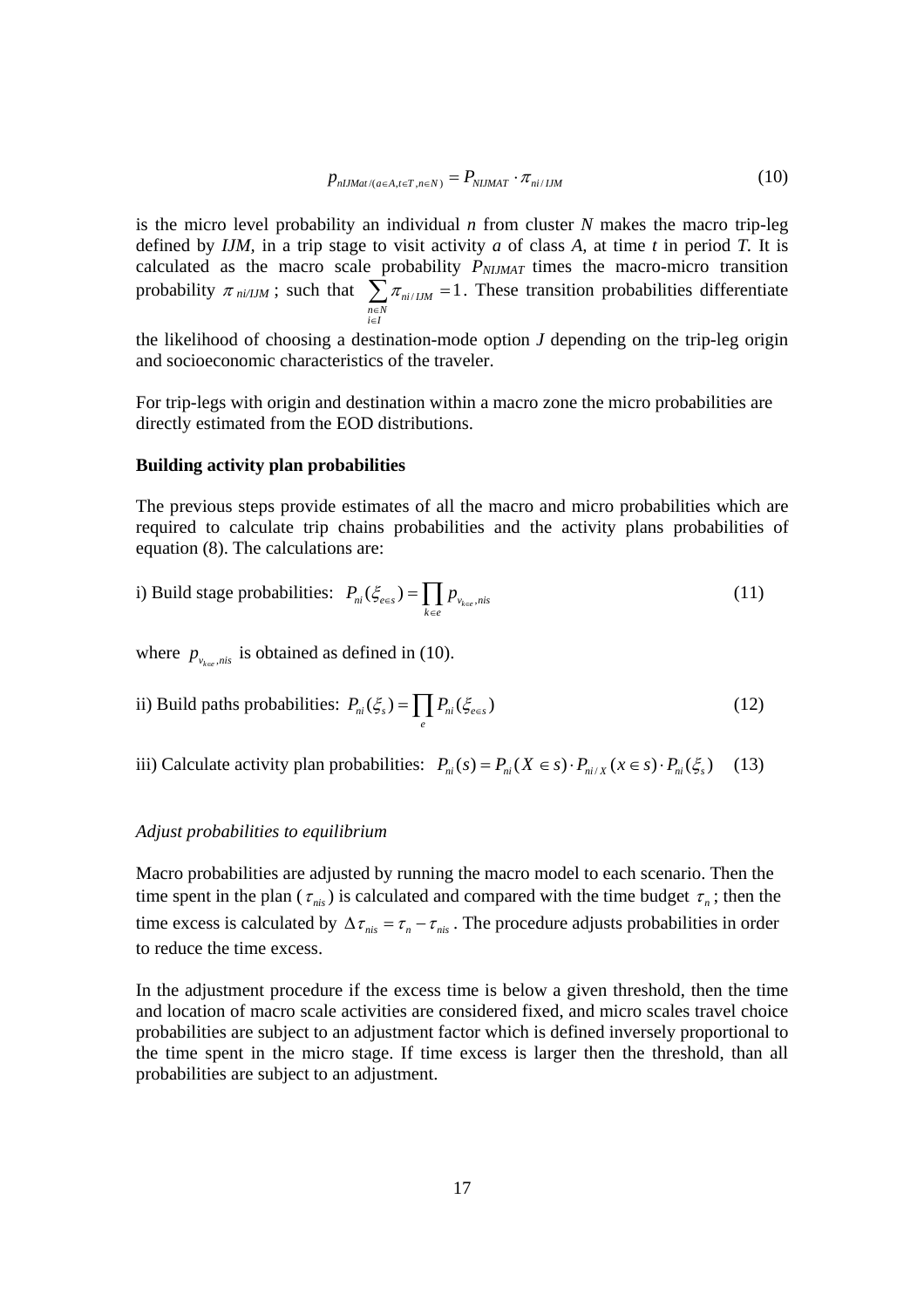**ACKNOWLEDGMENTS.** The authors gratefully acknowledge support from Fondecyt 1060788 and the Millennium Institute in Complex Engineering Systems

## **REFERENCES**

Balmer, M., Axhausen K.W. and Nagel, K. (2005). *A demand generation framework for large scale micro-simulations.* VSP Working Paper, Technical University Berlin, 05-15.

Bhat, C., Punjari, A.R., Eluru, N., Srinivasan, S., Guo, J.Y., Copperman, R.B. and Sener, I.N. (2008). *CEMDAP: Modeling and Microsimulation Frameworks, Software Development and Verification.* Transportation Research Board Conference, Conference DVD.

Bowman, J.L. and Ben-Akiva, M.E. (2000). *Activity-based disaggregate travel demand model system with activity schedules.* Transportation Research Part A, pp. 1-28.

Gunderson, L.H., and C.S. Holling (2002) eds. *Panarchy: Understanding transformations in human and natural systems*. Island Press, Washington.

Jara-Díaz, S.R. and Martínez, F. (1999). On the specification of indirect utility and willingness to pay for discrete residential location models. *Journal of Regional Science, 39* (4), 675-688.

Jonnalagadda, N., Freedman, J., Davidson, W.A. and Hunt, J.D. (2001). *Development of Microsimulation Activity Based Model for San Francisco. Destination and Mode Choice Models.* Transportation Research Record, No. 1777, pp. 25-35.

McGuckin, N., Zmud, J. and Nakamoto, Y. (2005). *Trip Chaining Trends in the United States. Understanding Travel Behavior for Policy Making.* Transportation Research Record No. 1917, Washington, 199-204.

Olguín, J. E. (2008) Modelos de Uso de Tiempo para el Gran Santiago, Tesis, Universidad de Chile, Departamento de Ingeniería Civil.

SECTRA, Secretaría Interministerial de Planificación de Transporte (2002). Mobility Survey EOD 2001. Executive Report. Santiago, Chile.